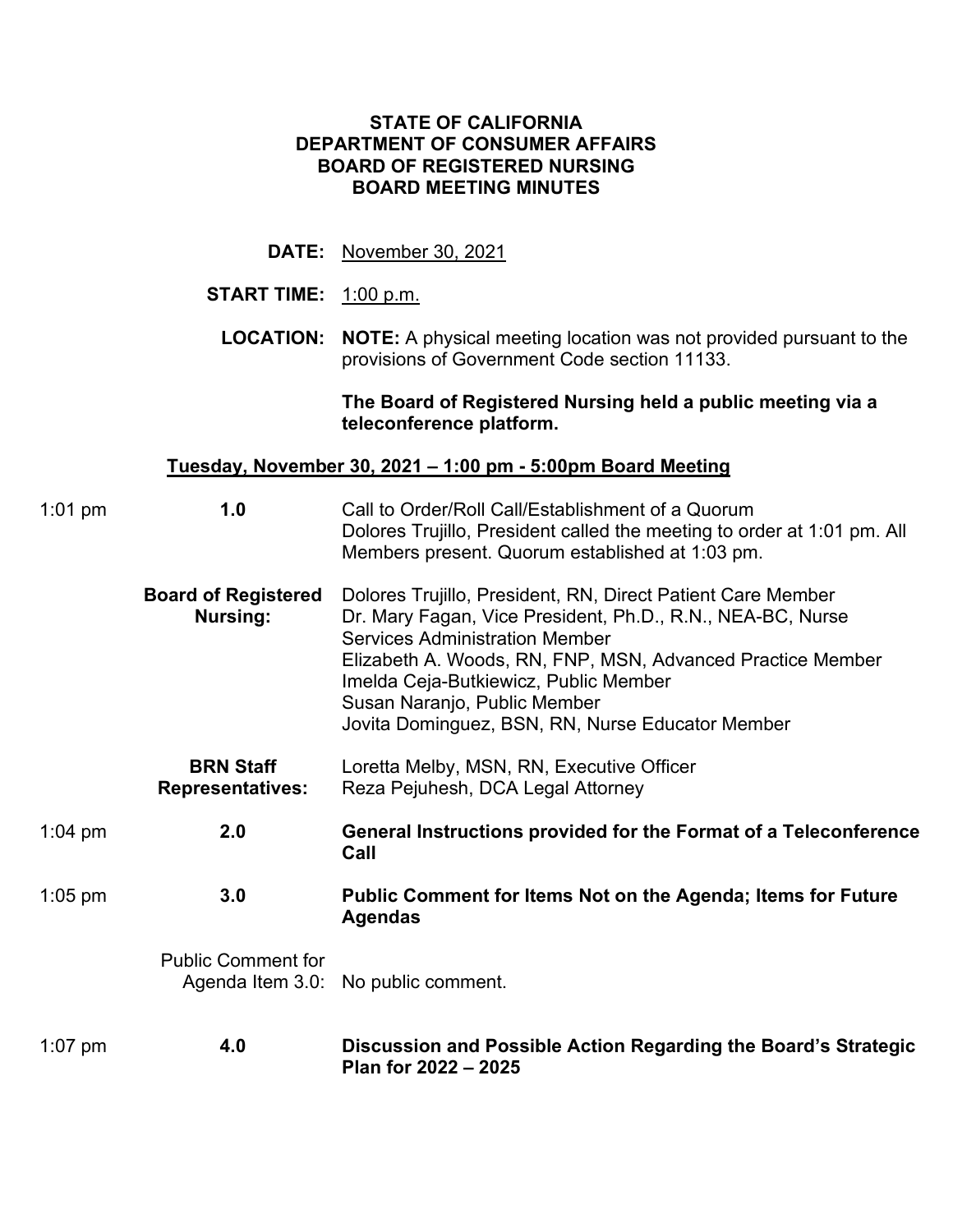Loretta Melby, BRN Executive Officer provided information and updates regarding the Board's 2022 – 2025 Strategic Plan.

**Board Discussion: Imelda Ceja-Butkiewicz:** Asked if the Board was interested in going back to review items that had not been met in the Strategic Plan.

> would be reported annually, at the last Board Meeting of the calendar **Loretta Melby:** Stated that the current strategic plan (2022 – 2025) goals and outcomes, would be reported quarterly at each Board Meeting and progress on the previous strategic plan (2018 – 2021) year.

 **Dolores Trujillo:** Asked EO Melby to provide additional information as to the action that is required for the meeting.

 **Loretta Melby:** If the Board has no further questions, the action would be to accept the action plan as provided.

**Mary Fagan:** Asked what additional items could be up for discussion at today's meeting.

**Loretta Melby:** Provided additional clarification and stated that an additional action that could also take place is to allow the Administrative Committee to have final approval of the changes to the strategic plan.

 enforcement processing times. Stated that is a goal that the Board enough. Stated that the Board should be held to a higher standard **Mary Fagan:** Stated that she would like to see an improvement on the should be more aggressive on. The 540-day goal is not aggressive regarding the Enforcement process.

 Office to streamline the enforcement process and are looking into additional improvement processes within the Enlightened Licensing **Loretta Melby:** Stated that most boards are not able to meet the 540 day goal. The 540-day goal is a general timeline throughout DCA. The BRN has initiated conversations with the Organizational Improvement Project.

 should be added to the strategic plan at today's meeting. **Mary Fagan:** Asked if language specific to the enforcement timelines

 **Loretta Melby:** Stated that the Board is still in the developmental phases in the charter for enforcement. Additional information may be necessary for improved enforcement process timeframes, as it not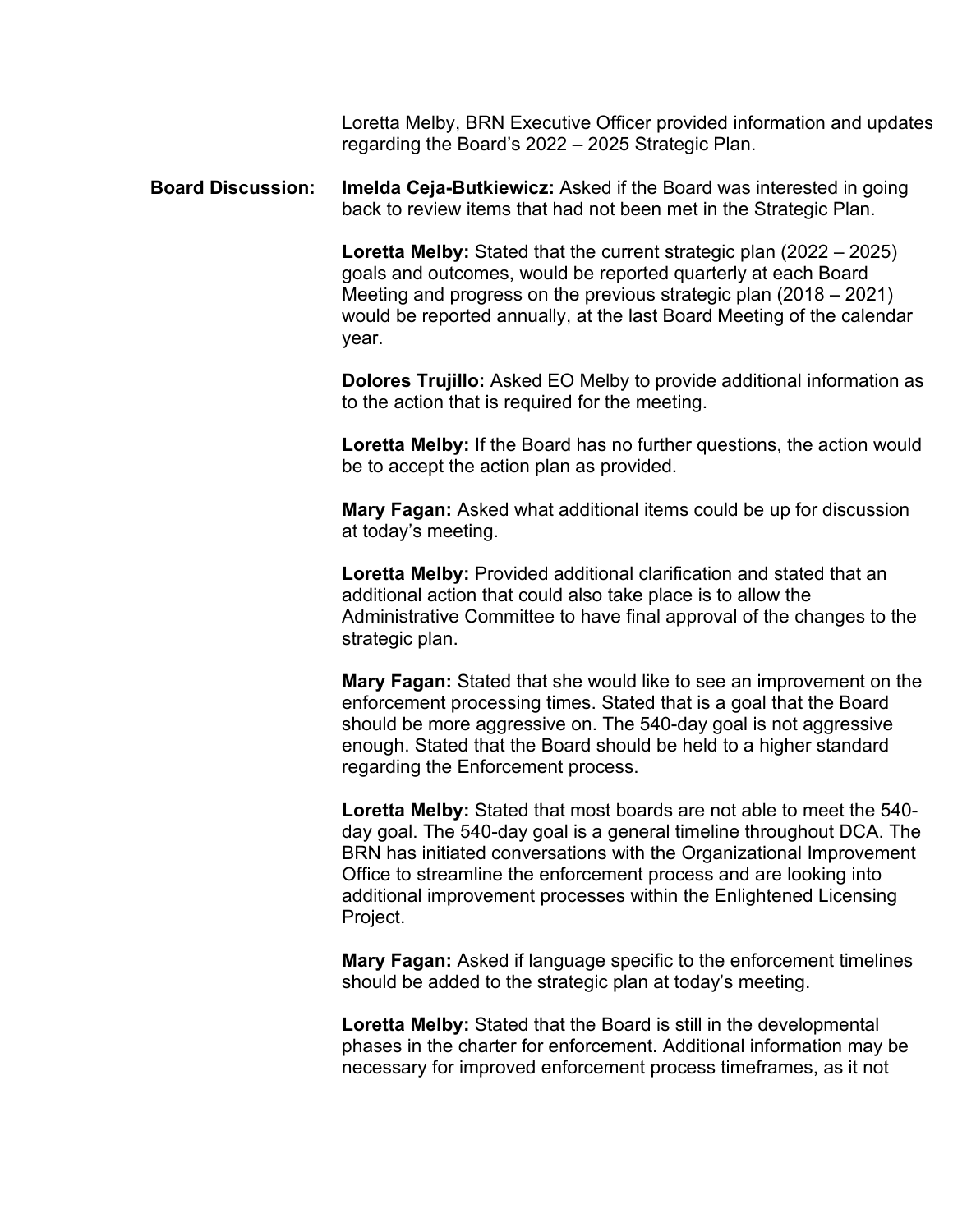only involves the BRN, timelines include DCA Division of Investigation and the Attorney General's office.

*Crosstalk between members regarding possible language additions.* 

**Reza Pejuhesh:** Explained that the 540-day timeframe came from a DCA developed Consumer Protection Enforcement Initiative (CPEI). Stated that legally there is nothing in the law that states there must be a faster or slower pace with processing cases. Explained that it takes time to put together a case regarding violations by nurses and that some cases warrant more time.

**Mary Fagan:** Suggested language that the BRN meet or exceed the 540-day timeframe, possibly look at the median, take into consideration the outliers and she proposed something more specific in the language; to aim for a 20% improvement, or something that makes sense with processing cases

 the success measure for item 2.1 in the Strategic Plan. **Loretta Melby:** Asked for a recommendation for a rewrite regarding

**Mary Fagan:** Asked if the BRN had the median number.

 of cases processed within 540 days. **Loretta Melby:** Stated that the Enforcement Division completes 55%

 **Shannon Johnson:** Stated that over the year the Enforcement Division has improved their case time completion and that in the past Enforcement was over 1,000 days for processing cases, so there has been major improvement. Provided that the average case is with DOI for a year and with the AGs office for over a year, which already is well over 700 days without BRNs time accounted for. She explained how some cases are identified as "fast track" cases which have decreased the timeframe and why the BRN is able to clear 55% within the 540-day time frame. She stated it is a goal to have 60-65% of cases processed within the target timeframe. Additionally, she added that other Boards have the threshold of 540 days and find in difficult to attain as well.

*Loretta Melby and Shannon Johnson provided additional information, explaining what happens during the timeline in enforcement investigation cases.* 

**Mary Fagan:** Offered suggested revisions for item 2.1 to have the success measure be to meet or exceed the goal of 540 days.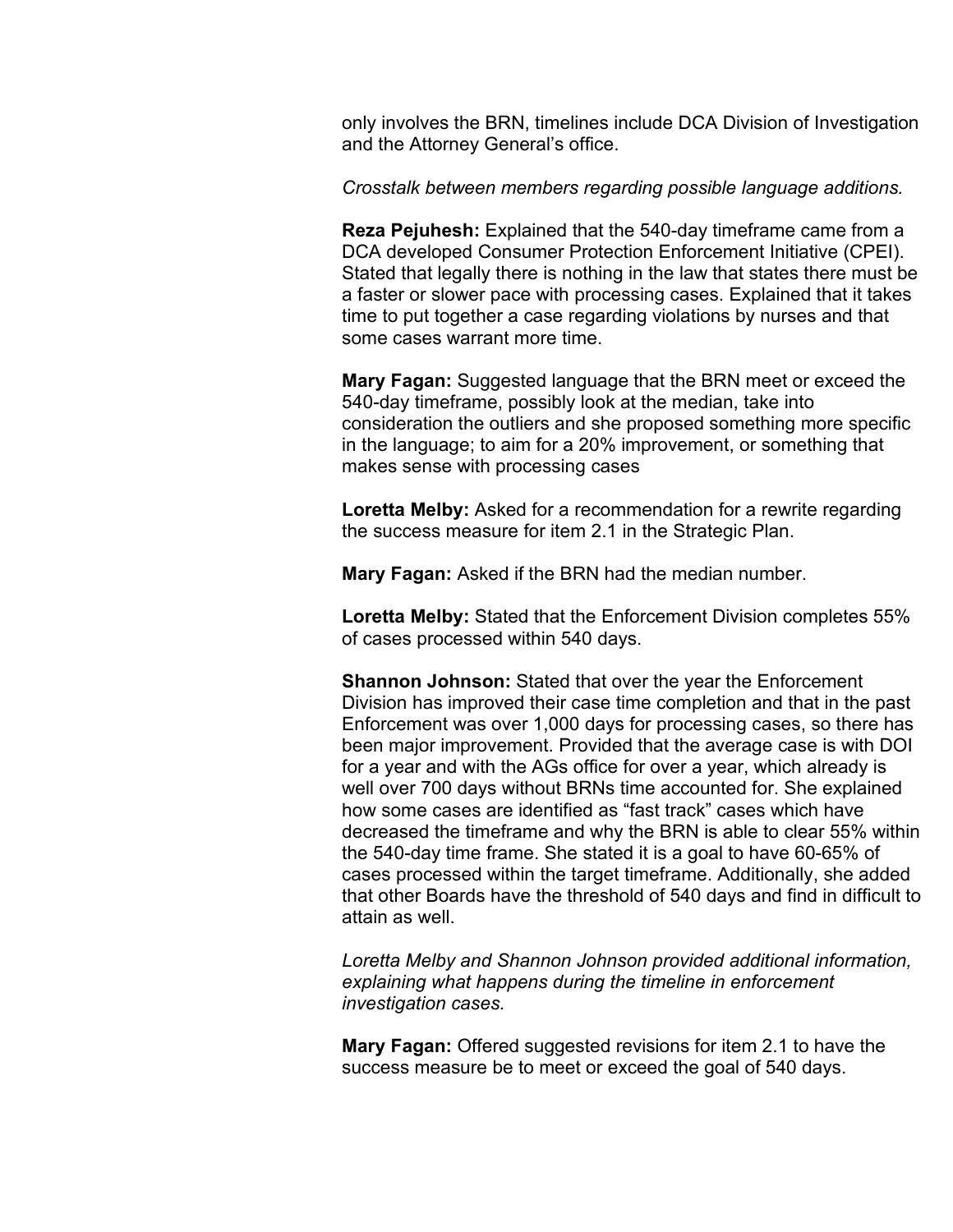**Dolores Trujillo:** Offered suggested revisions to 1.8.3 in regard to the pros and cons of the nursing licensure compact, that the Board look at enforcement, continuing education issues and training.

**Loretta Melby:** Stated that such a change or revision may not be necessary for the action steps of the strategic plan but rather provide for it in a pros and cons section.

 *Conversation between EO Melby and Board Members regarding the recruiting and retaining Nursing Education Consultants (NECs). difficulty starting the Continuing Education Unit and the difficulty* 

**Imelda Ceja-Butkiewicz:** Asked a question about exploring the use of simulation in clinicals, wanting to have the Board include it in the Strategic Plan so that the option is not forgotten.

 simulation would not be appropriate to place on the strategic plan as an action item; however in other areas of the strategic plan there is Loretta Melby and Reja Pejuhesh clarified that the new law allowing for additional simulation during a declared state of emergency is not going away, but the clinical requirements (direct patient care) for nursing education are in regulation and therefore increasing language regarding exploring alternatives to clinical hour requirements and/or clarifying regulation or streamlining regulation is and that those would continue to be explored.

 exploration of simulation was in the strategic plan and was pleased to **Imelda Ceja-Butkiewicz:** Clarified that she was making sure hear that something was.

 proposed by Vice President Fagan that the target time frames be met the strategic plan. Finally, the final draft will be approved by the MOTION: **Dolores Trujillo:** Motion to accept the action plan including the amendments to be drafted to the Success Measure for Item 2.1 to clarify what has not been met. In addition, incorporate the change or exceeded and allow staff to make any non-substantive changes to Administrative Committee and not the full Board.

## SECOND: **Mary Fagan**

Public Comment for Agenda Item 4.0: No public comment.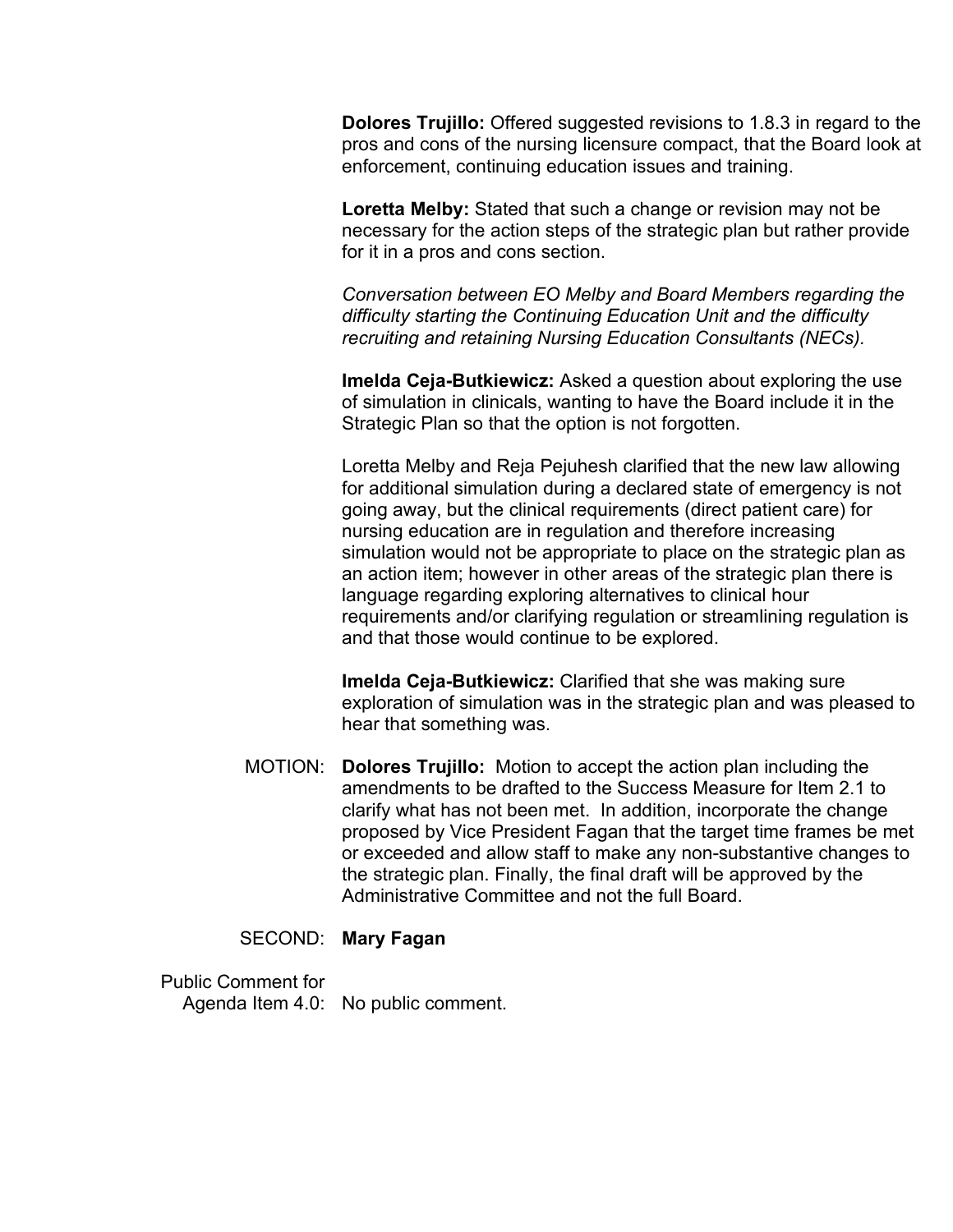|         | VOTE:                     |                                                                                                                                                                                                                                                                                                                                                                                                                                                                                        |             | <b>DT</b>                                                            | <b>SN</b>                                              | <b>JD</b>            | ΜF        | <b>EW</b> | $IC-B$         |  |
|---------|---------------------------|----------------------------------------------------------------------------------------------------------------------------------------------------------------------------------------------------------------------------------------------------------------------------------------------------------------------------------------------------------------------------------------------------------------------------------------------------------------------------------------|-------------|----------------------------------------------------------------------|--------------------------------------------------------|----------------------|-----------|-----------|----------------|--|
|         |                           | <b>Vote</b>                                                                                                                                                                                                                                                                                                                                                                                                                                                                            |             | Y                                                                    | Y                                                      | Y                    | Y         | Y         | Y              |  |
|         |                           |                                                                                                                                                                                                                                                                                                                                                                                                                                                                                        |             |                                                                      | Key: Yes: Y   No: N   Abstain: A   Absent for Vote: AB |                      |           |           |                |  |
|         |                           |                                                                                                                                                                                                                                                                                                                                                                                                                                                                                        |             |                                                                      |                                                        | <b>MOTION PASSED</b> |           |           |                |  |
| 1:57 PM | 5.0                       | Discussion and Possible Action Regarding the Board's Sunset<br>Report 2022                                                                                                                                                                                                                                                                                                                                                                                                             |             |                                                                      |                                                        |                      |           |           |                |  |
|         |                           | 2022 Sunset Report.                                                                                                                                                                                                                                                                                                                                                                                                                                                                    |             | Loretta Melby provided information and updates regarding the Board's |                                                        |                      |           |           |                |  |
|         | <b>Board Discussion:</b>  | <b>Elizabeth Woods:</b> Asked if there was anything significant in this<br>report that is different than the previous report.                                                                                                                                                                                                                                                                                                                                                          |             |                                                                      |                                                        |                      |           |           |                |  |
|         |                           | <b>Loretta Melby:</b> Stated that this report is abbreviated version of the<br>previous one with updates and licensing and enforcement statistics.                                                                                                                                                                                                                                                                                                                                     |             |                                                                      |                                                        |                      |           |           |                |  |
|         |                           | <b>Mary Fagan:</b> Had a question about the joint continuing approval visit.<br><b>Loretta Melby:</b> Stated that this was a question from the legislature<br>asking if the BRN could do joint visit with accreditors and explained<br>the work that had been done with the workgroup of dean and<br>directors.<br><b>Dolores Trujillo:</b> Accept the report as written. BRN Staff can make<br>non-substantive changes, and the administrative committee can<br>approve if necessary. |             |                                                                      |                                                        |                      |           |           |                |  |
|         |                           |                                                                                                                                                                                                                                                                                                                                                                                                                                                                                        |             |                                                                      |                                                        |                      |           |           |                |  |
|         | MOTION:                   |                                                                                                                                                                                                                                                                                                                                                                                                                                                                                        |             |                                                                      |                                                        |                      |           |           |                |  |
|         |                           | <b>SECOND: Elizabeth Woods</b>                                                                                                                                                                                                                                                                                                                                                                                                                                                         |             |                                                                      |                                                        |                      |           |           |                |  |
|         | <b>Public Comment for</b> | Agenda Item 5.0: No public comment.                                                                                                                                                                                                                                                                                                                                                                                                                                                    |             |                                                                      |                                                        |                      |           |           |                |  |
|         | VOTE:                     |                                                                                                                                                                                                                                                                                                                                                                                                                                                                                        |             | DT                                                                   | SN                                                     | <b>JD</b>            | <b>MF</b> | <b>EW</b> | $IC-B$         |  |
|         |                           |                                                                                                                                                                                                                                                                                                                                                                                                                                                                                        | <b>Vote</b> | Υ                                                                    | Y                                                      | Υ                    | Y         | Y         | Y              |  |
|         |                           |                                                                                                                                                                                                                                                                                                                                                                                                                                                                                        |             |                                                                      |                                                        |                      |           |           | $\blacksquare$ |  |

**Key: Yes: Y | No: N | Abstain: A | Absent for Vote: AB MOTION PASSED** 

2:12 Pm **6.0 Discussion and Possible Action Regarding Scope of RN Practice in Relation to Administration of Medical Cannabis in Public Schools, and Initiation of Declaratory Decision Proceedings Pursuant to Government Code Section [11465.10](https://11465.10) et seq.**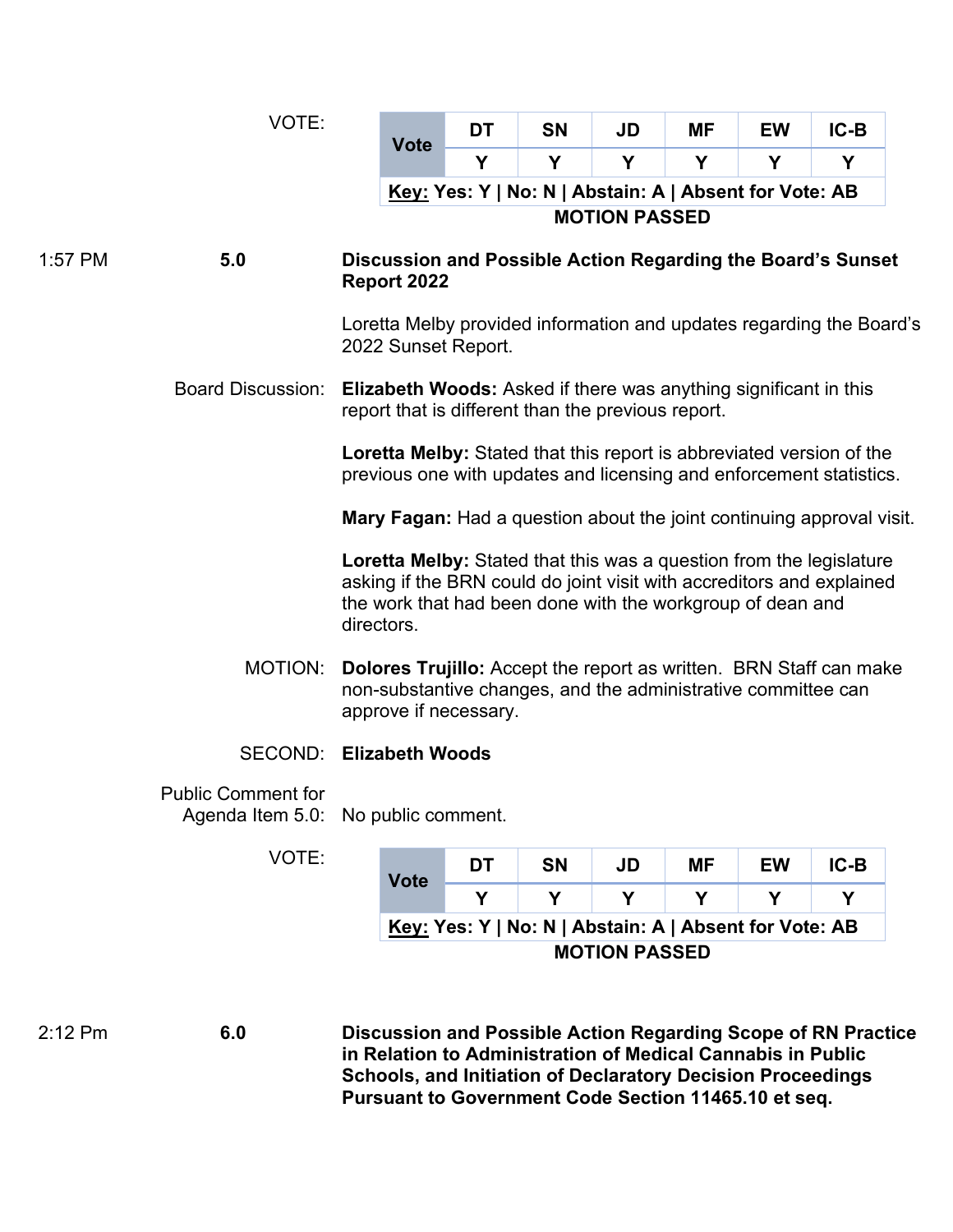Reza Pejuhesh, DCA Legal Attorney, provided information, guidance and explained next steps for the declaratory decision.

 decision, whether the scope of practice allows for administering of Board Discussion: **Reza Pejuhesh:** Stated that a declaratory decision establishes a rule of general application. The BRN will give notice to any interested parties and these interested parties are allowed to comment on the Medical Cannabis in public schools.

> **Mary Fagan:** Asked if the Board did a declaratory decision without precedential effect would there be more requests that the Board would need to respond to.

 not a onetime one. **Reza Pejuhesh:** Answered that it could and added that the purpose of this action is that this is likely to become a reoccurring issue and

**Loretta Melby:** Shared that an additional request had already come through that morning.

 broadly as parents are forced to come into the schools to administer **Elizabeth Woods:** Suggested that the Board look at these more and stated that the Board needed to move this along.

**Reza Pejuhesh:** Reiterated that this action is only addressing nursing scope of practice and the ability for a Registered Nurse to administer this medication. Stated that one of the required aspects is that we give notice to interested parties in order to give them the opportunity to comment.

**Mary Fagan:** Asked why the BRN couldn't issue a Declaratory Decision today.

**Reza Pejuhesh:** Explained that interested parties need to be notified and a public comment period is required for the decision.

 **Dolores Trujillo:** Asked how many days the public would have to be notified.

 **Reza Pejuhesh:** Stated that the Board must give notice at least 45 days prior if doing a hearing or a decision.

 MOTION: **Mary Fagan:** Motion to move forward with a declaratory decision proceeding, give notice to interested parties (45 days), with no intent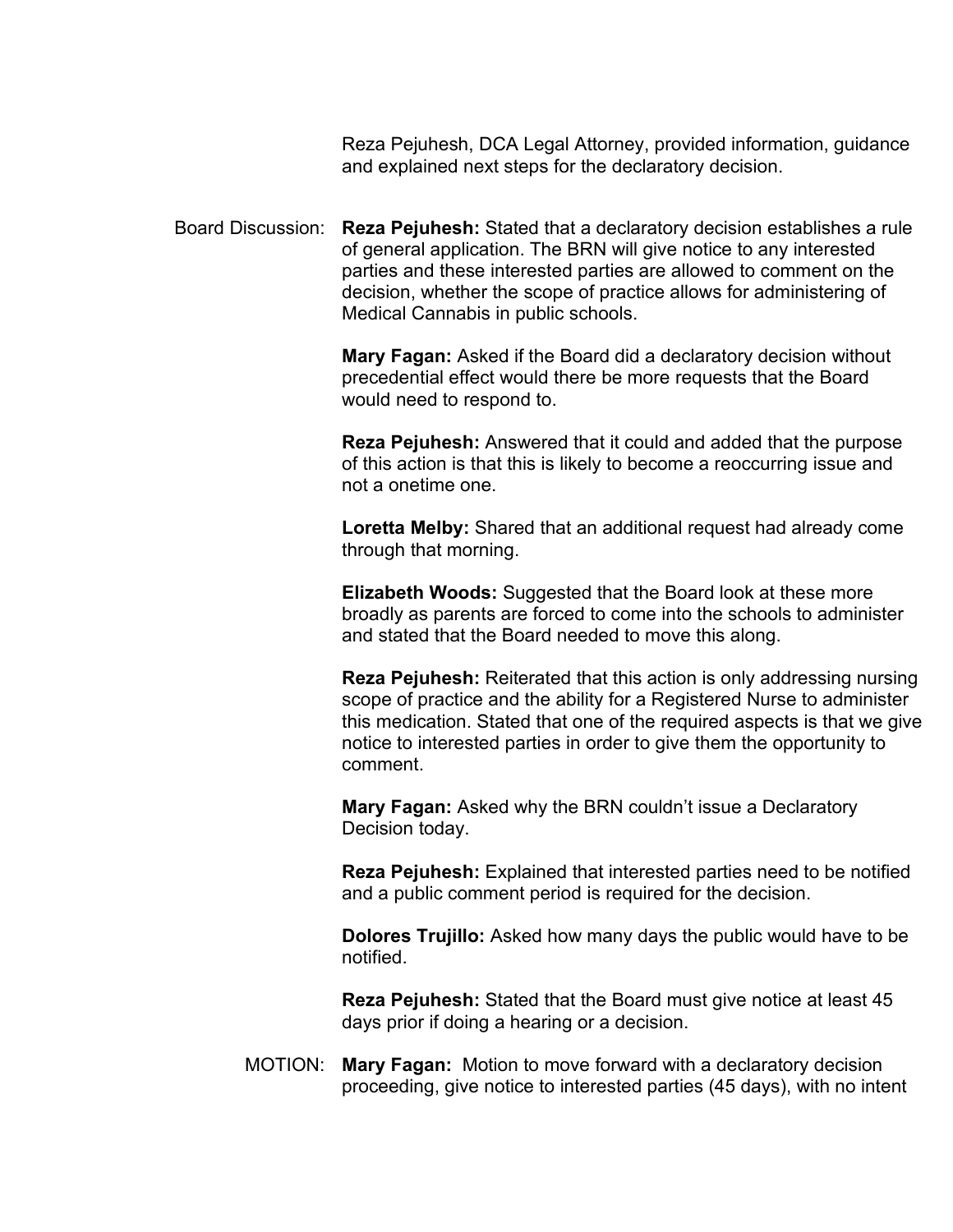precedential effect. to hold a public hearing and give the decision that's reached the

### SECOND: **Elizabeth Woods**

 *ready by the February 2022 Board Meeting. Loretta Melby stated that with the timeframe laid out this could be* 

 Agenda Item 6.0: **Nurses Association:** Hoped that the Board would look into the Education Code that describes the employment of medical personnel Public Comment for **Dr. Sheri Coburn, Executive Director of the California School**  that can assist individuals with exceptional needs that need specialized healthcare services.

> **Lydia Bourne, Legislative Advocate, California School Nurses Association:** Suggested that the Board look at the Education Code for policies and requirements when it comes to administering medical cannibis.

 care during the school and can't place the burden on parents to care should be allowed to administer students with ordered medication. RN. It should be allowed to be administered by an someone who is **Jana Adams:** Stated that school districts are responsible for providing for the student during the school day. She stated that school nurses Stated that Medical Cannabis does not have to be administered by an trained in the process.

**VOTE:** 

| Vote                                                   | DT | SΝ | JD | МF | EW | IC-B |  |  |
|--------------------------------------------------------|----|----|----|----|----|------|--|--|
|                                                        |    |    |    |    |    |      |  |  |
| Key: Yes: Y   No: N   Abstain: A   Absent for Vote: AB |    |    |    |    |    |      |  |  |

**MOTION PASSED** 

3:02 pm **7.0 Discussion and Possible Action Regarding Fees to Be Collected Pursuant to Business and Professions Code (BPC) Section 2837.104, Subdivision (b)(2), for Possible Implementation in California Code of Regulations, Title 16, Proposed Section 1482.4; and Lack of Authority Regarding Fees Under BPC Section 2837.103** 

> Loretta Melby, Executive Officer and Heather Hoganson, DCA Regulatory Attorney presented on the need for a fee for NPs seeking new authority under 2837.103.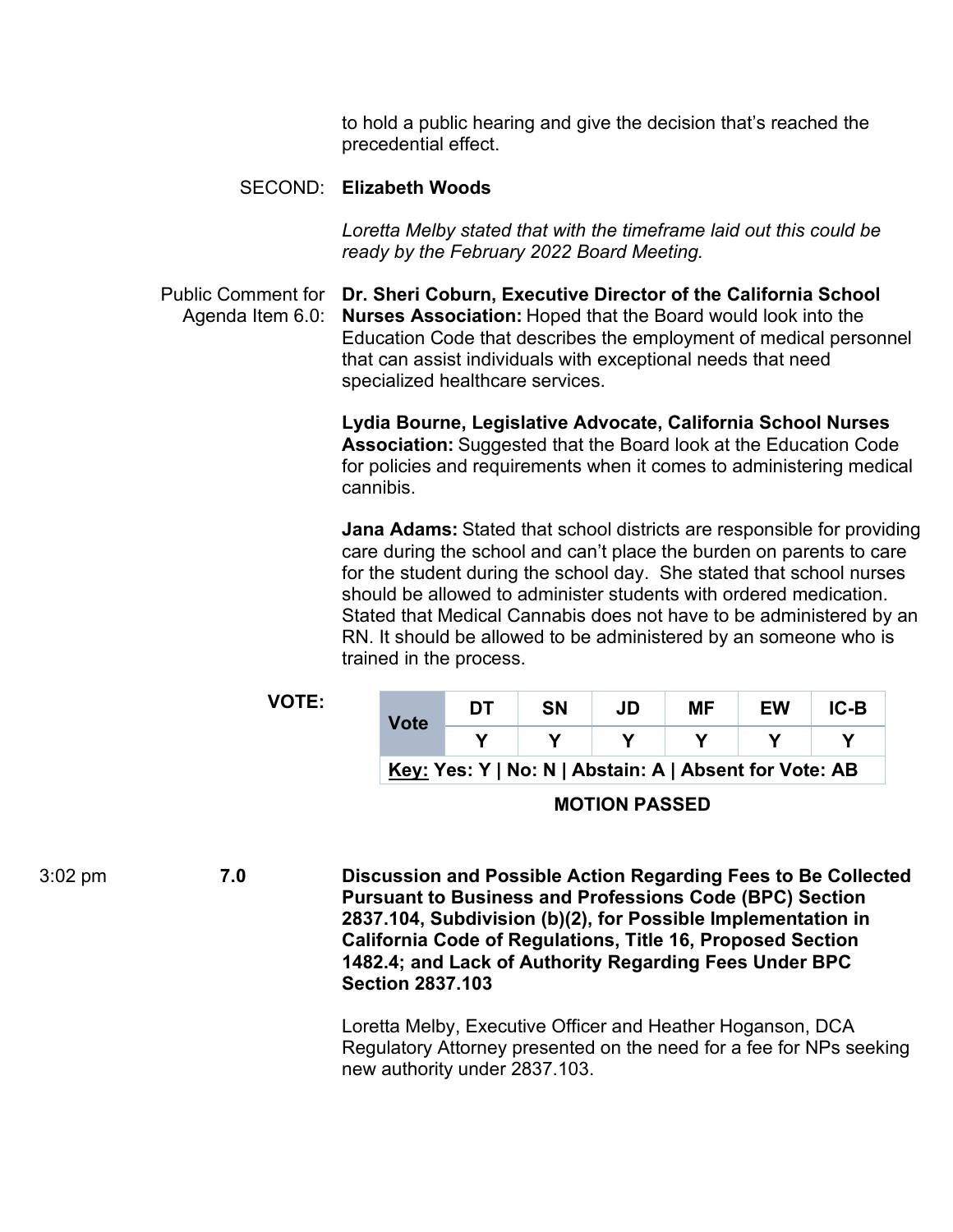Board Discussion: **Elizabeth Woods:** Questioned how the fee be used.

 fund. **Loretta Melby:** The fee is a part of the Board fund. Our entire Board is not funded by the State. It is entirely funded through the Board's

**Mary Fagan:** Questioned if there would be 3 levels of fees for Nurse Practitioners?

 initial certification. We do not have authority to charge the 103 NP. **Loretta Melby:** For the 104 NP, they would have to pay the fee for We would have to seek Legislation in order to charge for the 103 NP initial certification. The renewal would just be the renewal fee of the NP.

*Discussion between Loretta Melby and Vice President Mary Fagan regarding the differences between a NP, a 103 NP and a 104 NP.* 

**Mary Fagan:** Questioned how fees are determined.

 **Loretta Melby:** Stated they are done through a desk audit or a fee study.

**Dolores Trujillo:** Asked if we are looking to establish a fee for the 104 NP.

**Loretta Melby:** Stated that the Board had statutory authority to charge for the 104 NP. The Board needs to get legislation to support to have authority to charge for the 2837.103 NP.

MOTION: **Dolores Trujillo:** Motion to direct the Executive Officer to seek legislation to establish a fee for the 2837.103 NP.

#### SECOND: **Imelda Ceja-Butkiewicz**

 7.0: neutral. Public Comment for **Cynthia Jovanov:** Recommended that the fees are only a one time Agenda Item fee and not recurrent, and asked that BRN Staff comments stay

|--|--|

| <b>Vote</b>                                            | DТ | <b>SN</b> | JD | МF | EW | IC-B |  |  |
|--------------------------------------------------------|----|-----------|----|----|----|------|--|--|
|                                                        |    |           |    |    |    |      |  |  |
| Key: Yes: Y   No: N   Abstain: A   Absent for Vote: AB |    |           |    |    |    |      |  |  |
| <b>MOTION PASSED</b>                                   |    |           |    |    |    |      |  |  |